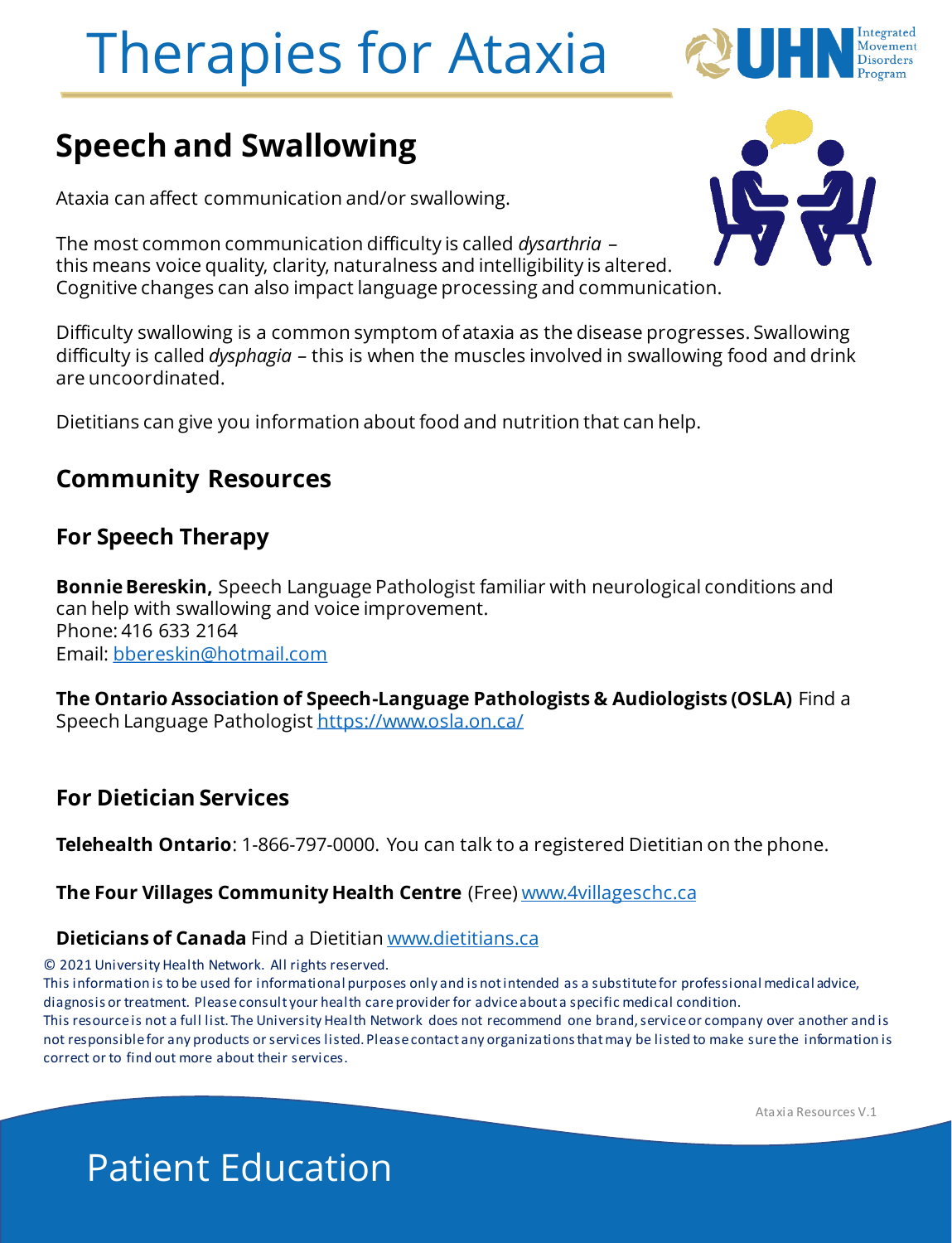

#### **Apps**

#### [LSVT Global LOUD](https://play.google.com/store/apps/details?id=com.dda.lsvt.lsvtloud2&hl=en_US&gl=US)

Understand how to improve speech, voice and communication through training/treating healthy vocal loudness. LSVT LOUD uses clinically-proven methods for improving communication and movement in individuals with neurological conditions.

#### [Loud and Clear Speech](https://play.google.com/store/apps/details?id=com.ateamo.loud_and_clear&hl=en_US&gl=US)

Over a four-week period in 15 to 20-minute sessions, this app aims to help strengthen voice volume.

#### **Books**

[LSVT LOUD Homework Helper! DVD by Cynthia M. Fox PhD, CCC-](https://www.amazon.ca/LSVT-Homework-Helper-CCC-SLP-Cynthia/dp/B01EGQRF2E)

#### **Vocal practice videos**

#### [SPEAK OUT! Practice Videos \(parkinsonvoiceproject.org\)](https://www.parkinsonvoiceproject.org/ShowContent.aspx?i=2447)

SPEAK OUT! Practice videos guide you through daily exercises with Speech Language Pathologists. **PARKINSON VOICE PROJECT** 

© 2021 University Health Network. All rights reserved.

This information is to be used for informational purposes only and is not intended as a substitute for professional medical a dvice, diagnosis or treatment. Please consult your health care provider for advice about a specific medical condition. This resource is not a full list. The University Health Network does not recommend one brand, service or company over another and is not responsible for any products or services listed. Please contact any organizations that may be listed to make sure the inf ormation is correct or to find out more about their services.

Ataxia Resources V.1

SLP Amazon.ca This DVD takes you through voice and speech exercises based upon LSVT LOUD speech therapy.





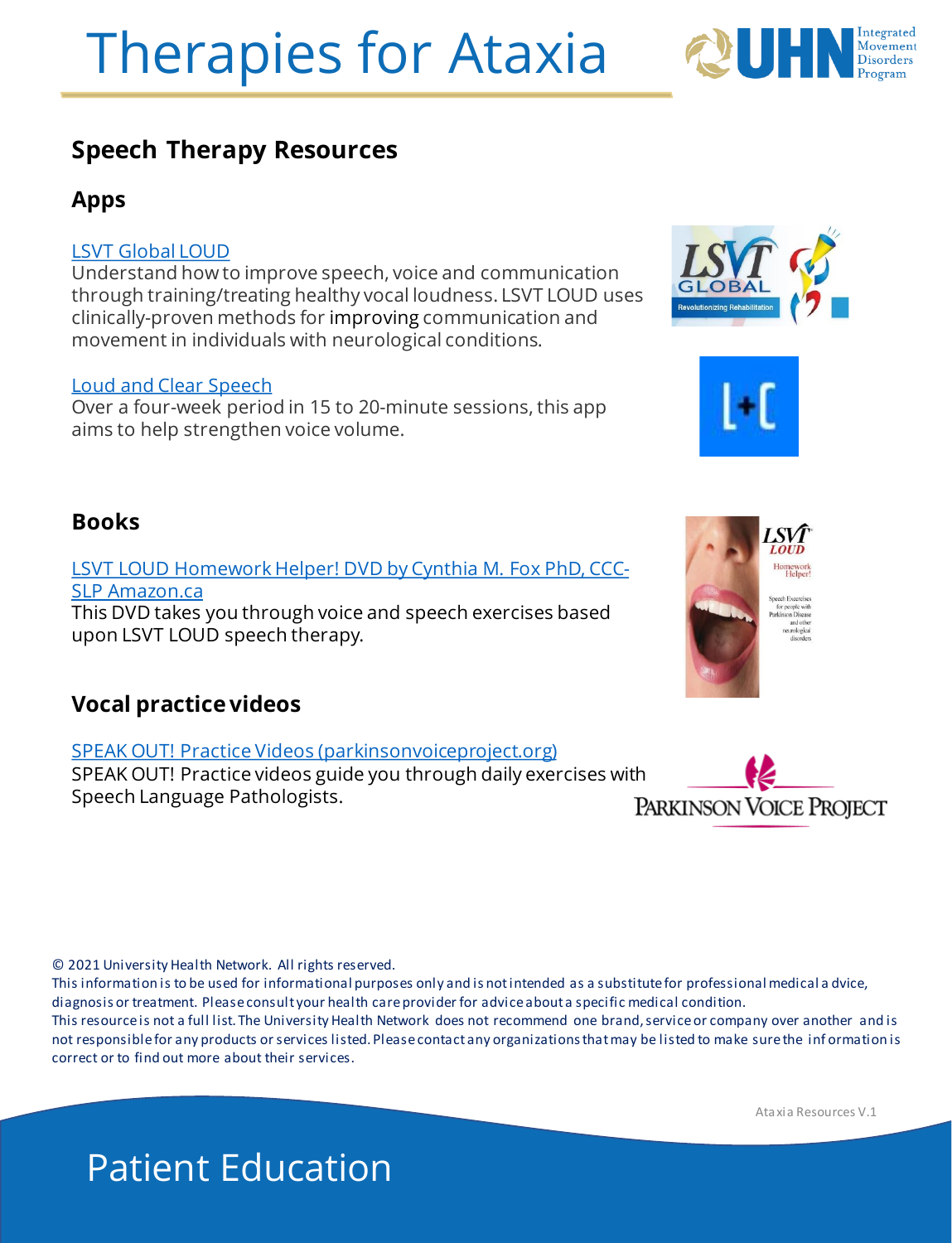

### **Mental Health**

Living well includes being healthy in mind, body and soul. A health condition can sometimes affect you and your family emotionally and spiritually. Seeking help for emotional and spiritual as well as physical concerns can be an important part of living well and is a coping strategy for patients and their families.

Psychological and emotional states can affect your physical condition. Chronic stress and anxiety have a physical component, which can affect your body's natural healing process.

#### **Community Mental Health Resources**

Psychotherapy is provided by psychotherapists, psychologists, social workers, nurses, psychiatrists, general practitioners (GP) and occupational therapists.

Treatment from psychiatrists or GP's is free, it is covered by OHIP. Other mental health professionals such as psychologists, social workers and psychotherapists may be free if they work in hospitals, clinics, agencies, or employees assistance programs. IF they work in a private practice, you will have to pay. Your private health insurance plan may cover some or all of the cost.

**Medical Psychotherapy Association Canada** Find a GP that provides psychotherapy **-** <https://www.mdpac.ca/>

**The Center for Addition and Mental Health (camh)** Information on how to access psychotherapy - [www.camh.ca/-/media/files/community-resource](http://www.camh.ca/-/media/files/community-resource-sheets/psychotherapy-resources-camh-pdf)sheets/psychotherapy-resources-camh-pdf

Talk to your doctor about mental health concerns. They can refer you to an appropriate mental health professional.

© 2021 University Health Network. All rights reserved.

This information is to be used for informational purposes only and is not intended as a substitute for professional medical a dvice, diagnosis or treatment. Please consult your health care provider for advice about a specific medical condition. This resource is not a full list. The University Health Network does not recommend one brand, service or company over another and is not responsible for any products or services listed. Please contact any organizations that may be listed to make sure the inf ormation is correct or to find out more about their services.

Ataxia Resources V.1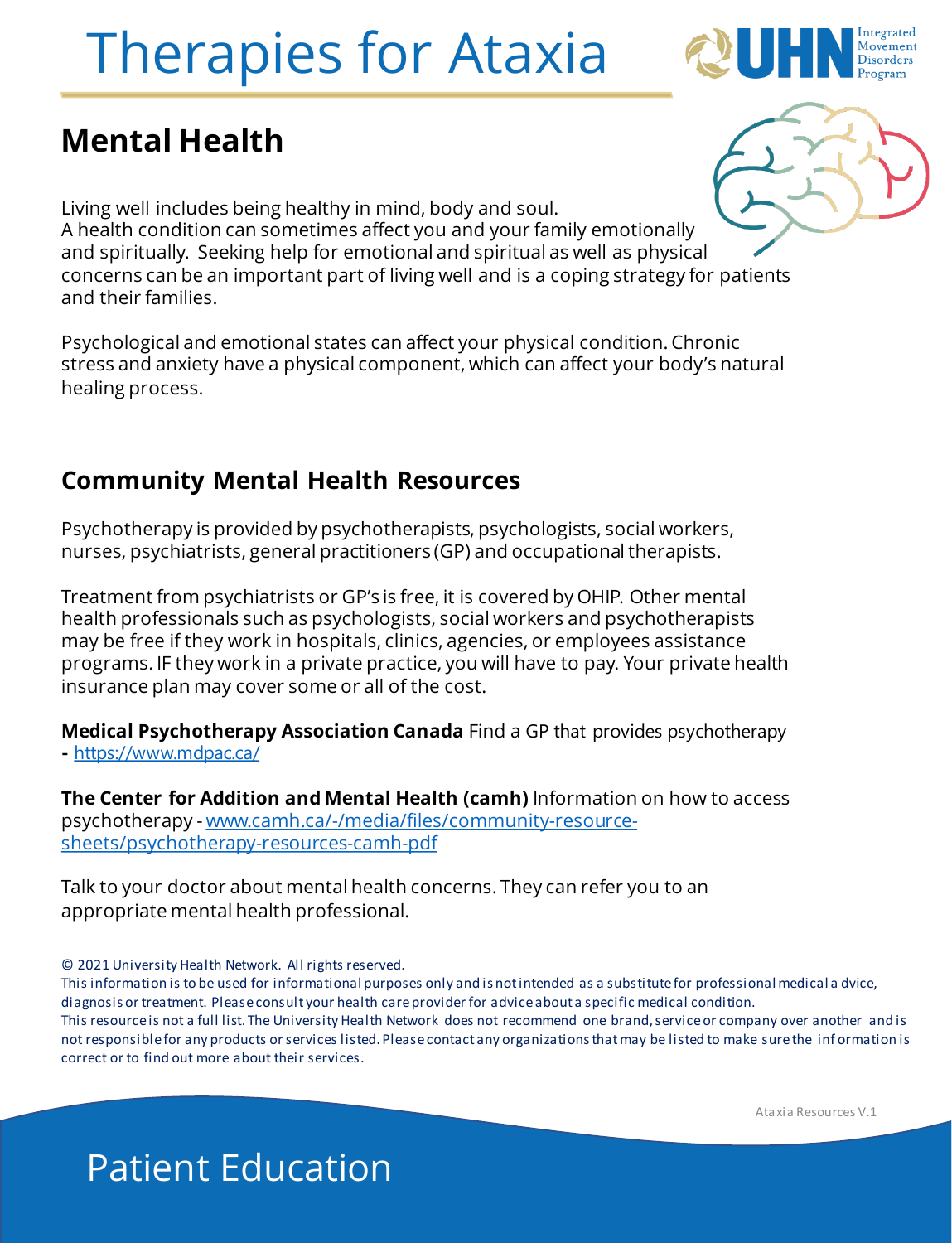

#### **Mental Health Resources**

#### **Websites**

#### **Wellness Together Canada**

Mental Health & Substance Use Support<https://ca.portal.gs/about/>

Centre for Addiction and Mental Health (camh) Mental Health 101 [www.camh.ca/en/health-info/mental-health-101](http://www.camh.ca/en/health-info/mental-health-101)

#### **Apps**

#### **iCBT**

iCBT is Internet-based Cognitive Behavioral Therapy. Combining a personalized therapist-guided program with digital tools and exercises.

#### **TeleCBT**

Canadian online counselling service that specializes in the use CBT. OHIP covered. Register at [https://telecbt.ca](https://telecbt.ca/)

#### **Smiling Mind**

This mindfulness app was designed by educators and psychologists to make mindfulness practice easy, light, and enjoyable.

#### **ACTCompanion**

This app teaches you to use Acceptance and Commitment Therapy skills, like mindfulness, acceptance, and acting on what matters to you most. It also provides guided mindfulness meditation.

#### **Books**

#### Mind Over Mood, Second Edition: [Change How You Feel by Changing the Way](https://www.amazon.ca/Mind-Over-Mood-Second-Changing/dp/1462520421)  You Think. By Dennis Greenberger

Simple yet powerful steps to overcome emotional distress and feel happier, calmer, and more confident. Effective forms of psychotherapy with step-bystep plans to help with depression, anxiety, anger, guilt, and shame.

#### © 2021 University Health Network. All rights reserved.

This information is to be used for informational purposes only and is not intended as a substitute for professional medical a dvice, diagnosis or treatment. Please consult your health care provider for advice about a specific medical condition.

This resource is not a full list. The University Health Network does not recommend one brand, service or company over another and is not responsible for any products or services listed. Please contact any organizations that may be listed to make sure the inf ormation is correct or to find out more about their services.

Ataxia Resources V.1

## Patient Education

**WELLNESS TOGETHER** ana Mental Health and Substance Use Support



**AbilitiCBT** 

**TeleCBT** .ca





with Dr Russ Harris

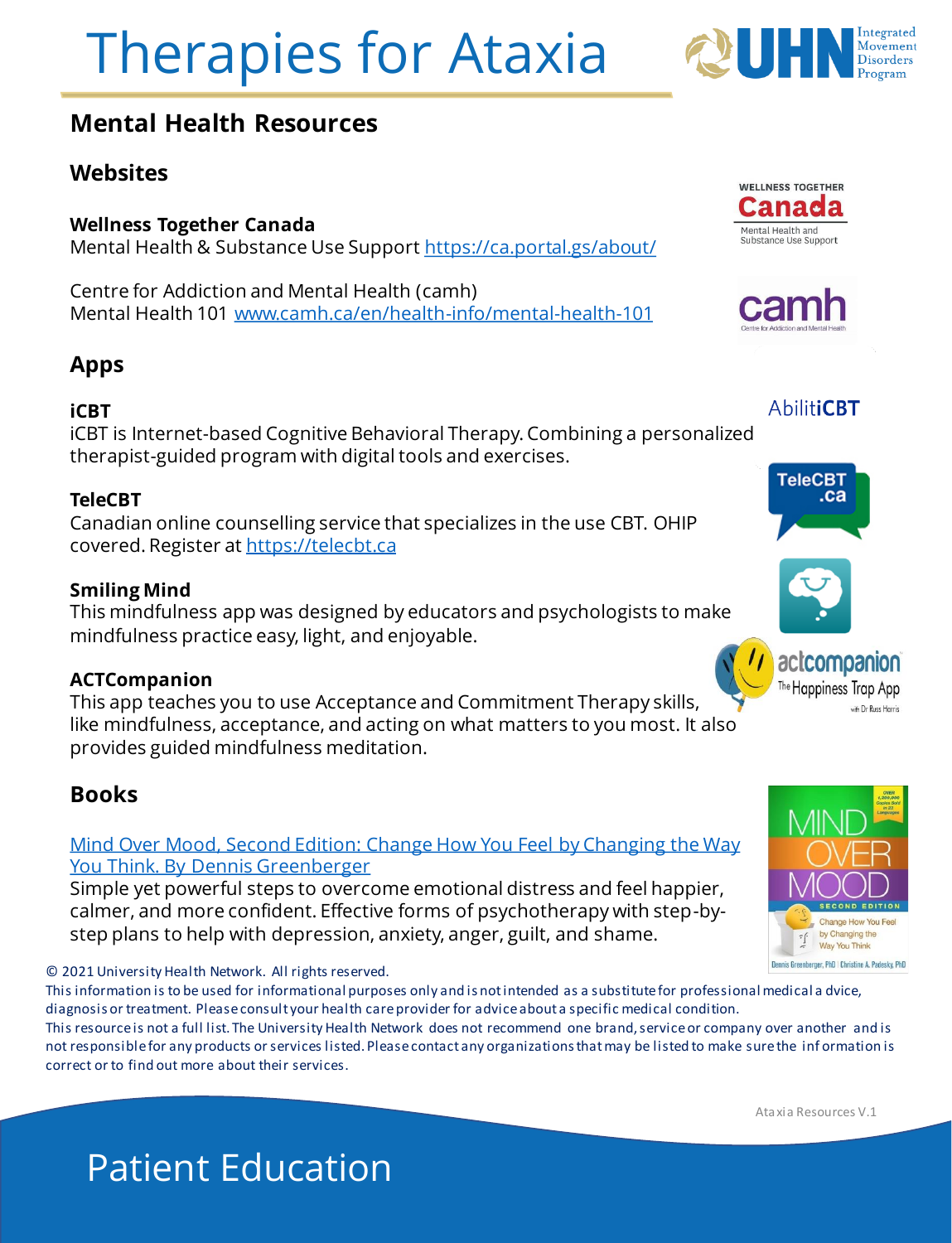

### **Occupational Therapy**

Occupational Therapy (OT) can help you develop or restore the skills you need to live independently and maintain your quality of life in areas like self-care, work, and leisure. Occupational therapists provide support, help you adapt, and can help you find new activities and roles that you enjoy and find value in.

*Adaptive device*s, such as weighted utensils, weighted pens, dictaphones, walkers or canes, can help you maintain your independence. There are many everyday options that may help depending on your needs - food choppers, travel mugs, and trolleys to name a few. Pay attention to potential safety hazards, make sure you have non-slip rugs or no rugs at all, good lighting, a shower chair, and grab bars can help.

Fatigue can be a problem. Take regular rest breaks, prioritize activities, pace yourself, and maintain a healthy lifestyle.

Regular exercise, physiotherapy, and speech therapy can also help, as well as having organized work and home areas.

#### **Community Occupational Therapy Resources:**

#### **Local Health Integration Networks (LHIN) (free)**

Phone: 310-2222 (no area code needed) Toll-Free: 1 888 470-2222 LHIN provides home and community services support for people of all ages who need care in their home, at school or in the community.

In addition to occupational therapy, LHIN can help with nursing care, physiotherapy, home healthcare supplies, speech language therapy, social work, and healthy eating.

#### **Ontario Society of Occupational Therapists (OSOT)**

Information on how to access private OT services – [www.otontario.ca/find-an-ot/](http://www.otontario.ca/find-an-ot/)

© 2021 University Health Network. All rights reserved.

This information is to be used for informational purposes only and is not intended as a substitute for professional medical a dvice, diagnosis or treatment. Please consult your health care provider for advice about a specific medical condition. This resource is not a full list. The University Health Network does not recommend one brand, service or company over another and is not responsible for any products or services listed. Please contact any organizations that may be listed to make sure the inf ormation is correct or to find out more about their services.

Ataxia Resources V.1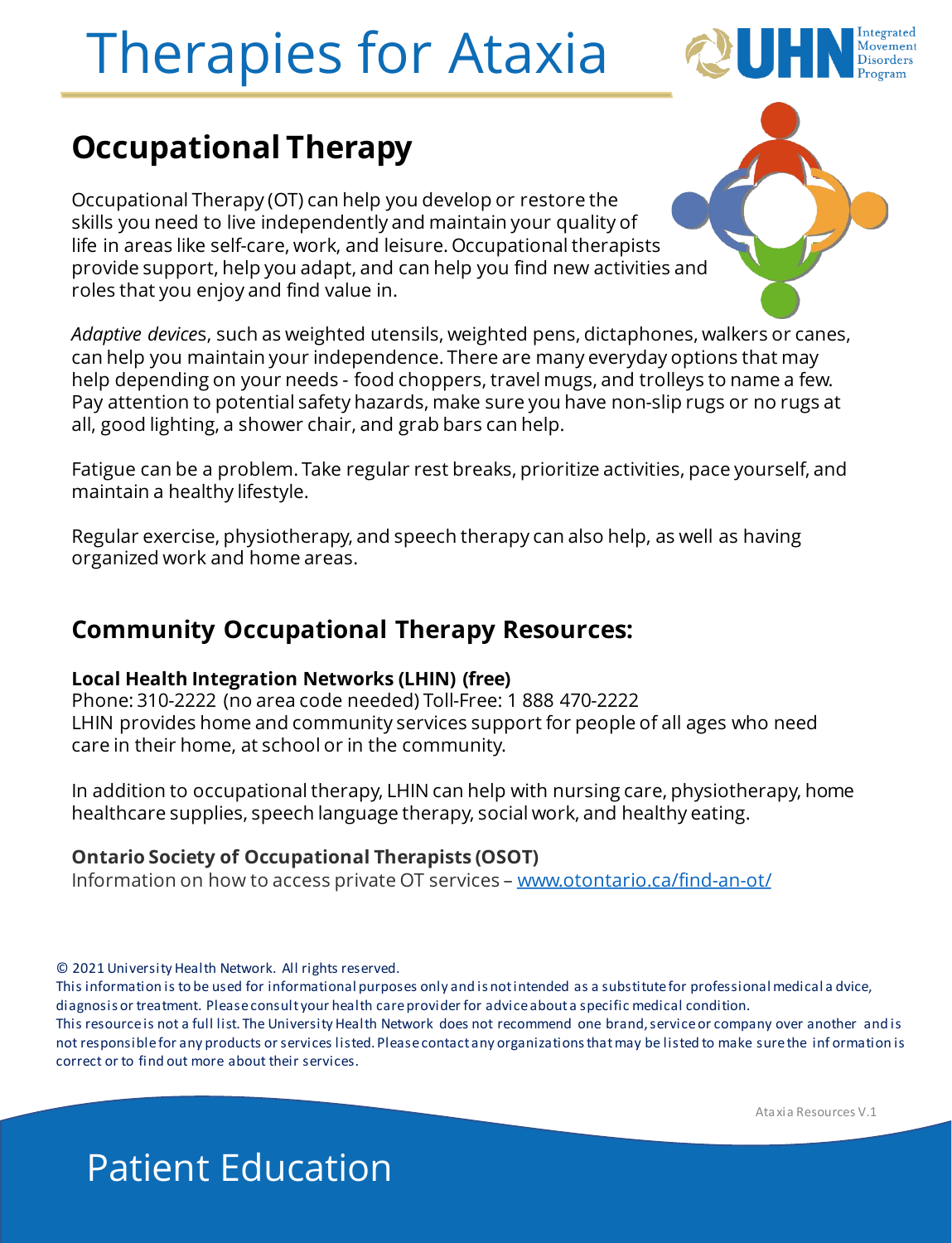

### **Physiotherapy**

Physiotherapy at an early stage of the disease can help establish strategies to maintain balance, coordination, and posture.

Exercise is important. Regular exercise, yoga, and pilates can help maintain strength, flexibility and balance. Swimming and hydrotherapy can also help. The social benefits of group activities such as exercise can be very rewarding.

#### **Community Physiotherapy Providers**

#### **Ontario Physiotherapy Association**

<https://opa.on.ca> You can contact them and ask for a physiotherapist who works with patients who have Ataxia.

#### **College of Physiotherapists of Ontario**

<https://www.collegept.org/patients/Accessing-Government-FundedPhysiotherapy> They can help you find a physiotherapist covered by OHIP.

#### **The Local Health Integration Networks (LHIN) (free)**

Phone: 310-2222 (no area code needed) Toll-Free: 1 888 470-2222 LHIN provides home and community services support for people of all ages who need care in their home, at school or in the community.

#### **Search online for "neuro physiotherapy" or "neurorehab" to find a clinic in your area that specializes in neurological disorders.**

**One Step Ahead Mobility -** <https://www.onestepaheadmobility.com/> **Balance Physiotherapy –** <https://www.balancephysiotherapy.com/> **Propel Physiotherapy –** [https://www.propelphysiotherapy.com](https://www.propelphysiotherapy.com/) **Neurocore Physiotherapy –** [https://www.neurocorephysiotherapy.com](https://www.neurocorephysiotherapy.com/) **Concept Physiotherapy –** [https://www.conceptphysio.com](https://www.conceptphysio.com/)

\*If you have private insurance, you might be covered for several sessions. Check with your insurance provider to see if physiotherapy is covered under your plan.

© 2021 University Health Network. All rights reserved.

This information is to be used for informational purposes only and is not intended as a substitute for professional medical a dvice, diagnosis or treatment. Please consult your health care provider for advice about a specific medical condition. This resource is not a full list. The University Health Network does not recommend one brand, service or company over another and is not responsible for any products or services listed. Please contact any organizations that may be listed to make sure the inf ormation is correct or to find out more about their services.



Ataxia Resources V.1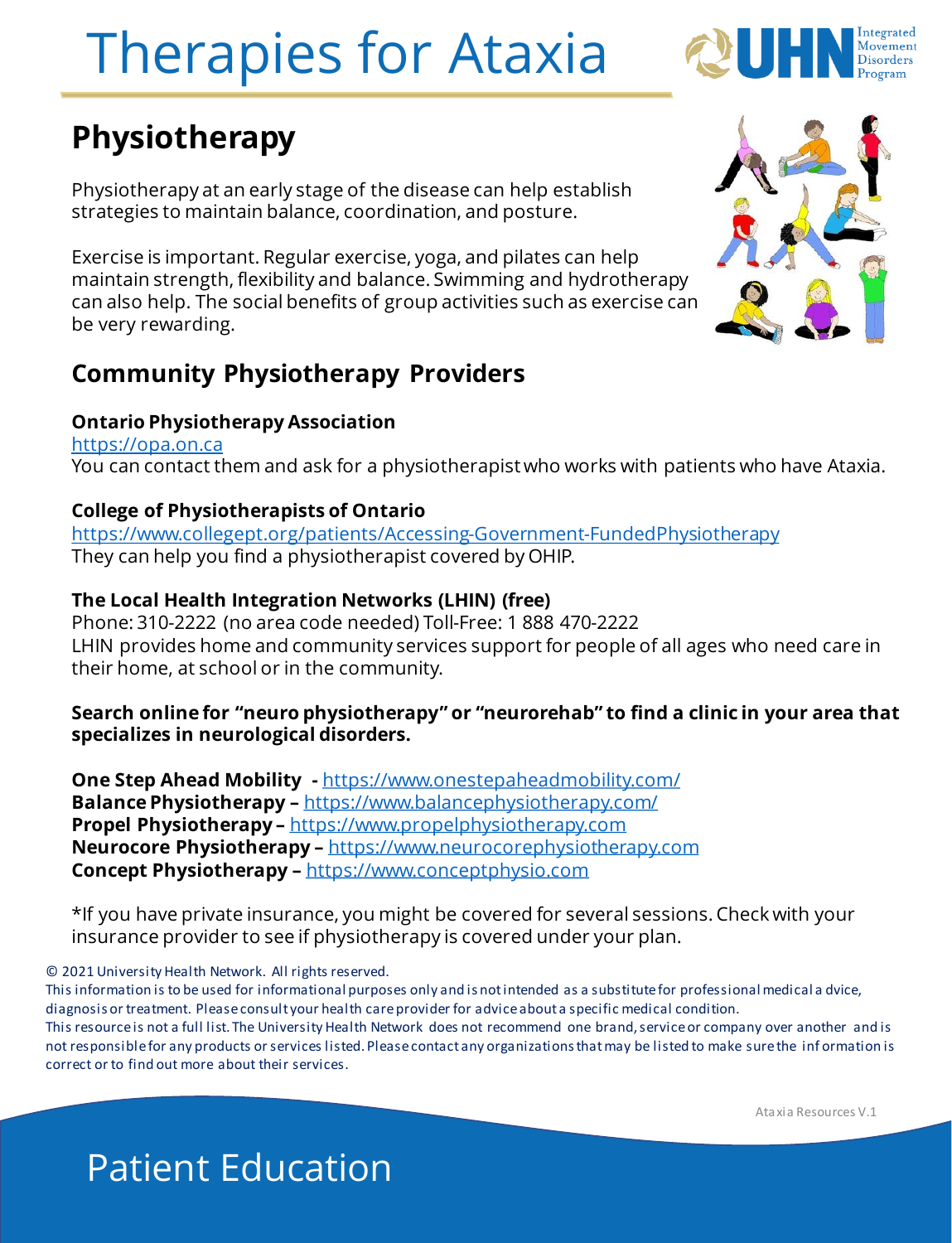#### **Exercise Resources for Ataxia**

**11 Exercises for Ataxia patients** [www.ataxia.org/11-exercises-for-ataxia-patients/](https://www.ataxia.org/11-exercises-for-ataxia-patients/)

**Benefits of physical activity and exercises for Cerebellar Ataxia patients**  [Cerebellar Ataxia Exercises](https://www.youtube.com/watch?v=BMhxywDhhrw) – YouTube

**Physiotherapy for patients with Ataxia** [Coordinative-physiotherapy-for-patients-with-Ataxia.docx.pdf](https://secureservercdn.net/166.62.112.199/y1x.318.myftpupload.com/wp-content/uploads/2019/04/Coordinative-physiotherapy-for-patients-with-Ataxia.docx.pdf)

#### **Apps**

#### **ParticipACTION**

Fitness and exercise app designed to get Canadians moving and to reward them with prizes. Everything in the app is research-based, rooted in behaviour change science. FREE

#### **Strava**

Track your fitness activity. Record your walk, map a cycling route and set goals for yourself. FREE

© 2021 University Health Network. All rights reserved.

Patient Education

This information is to be used for informational purposes only and is not intended as a substitute for professional medical a dvice, diagnosis or treatment. Please consult your health care provider for advice about a specific medical condition. This resource is not a full list. The University Health Network does not recommend one brand, service or company over another and is not responsible for any products or services listed. Please contact any organizations that may be listed to make sure the inf ormation is correct or to find out more about their services.

Ataxia Resources V.1

# Therapies for Ataxia





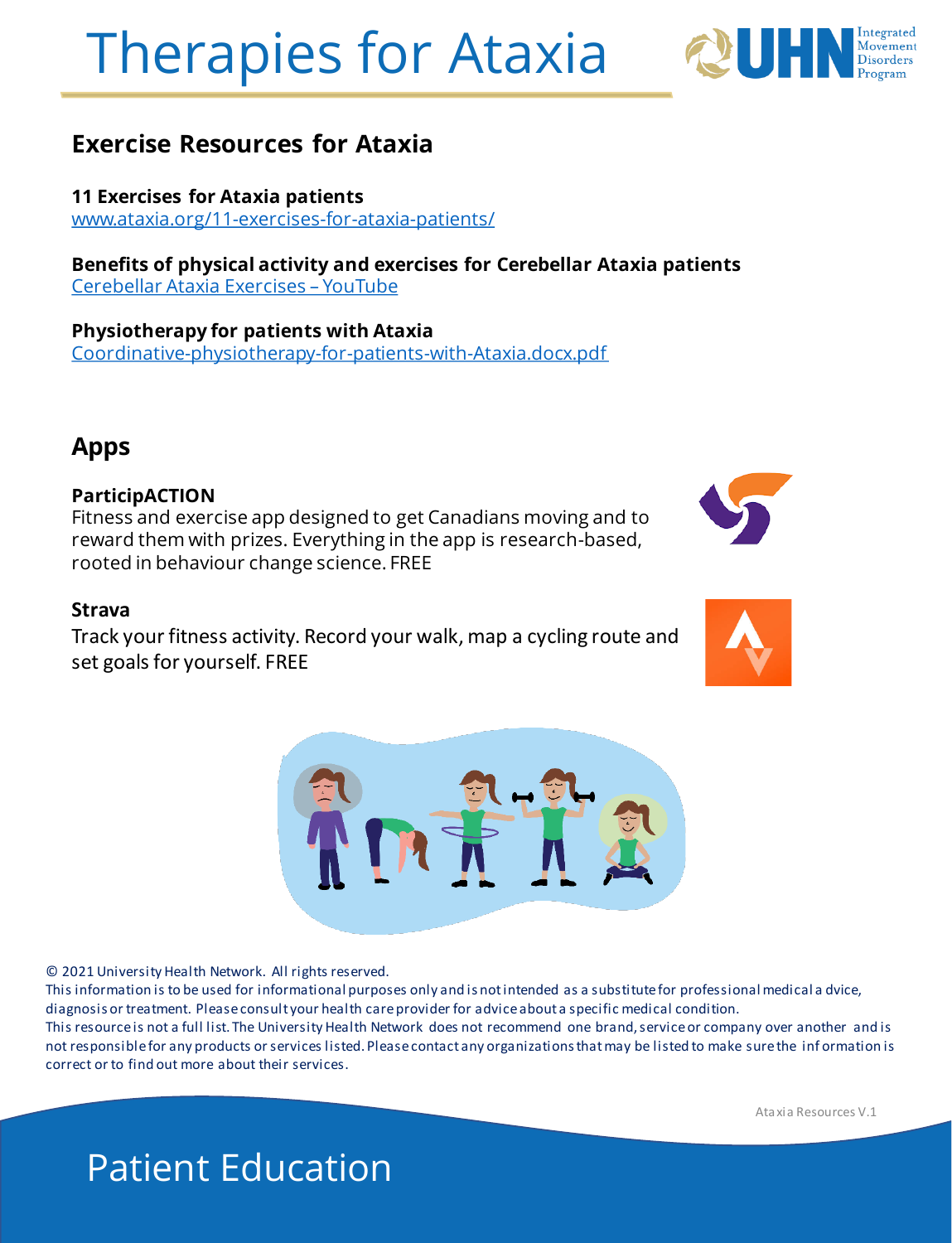

#### **Support Resources you may find helpful**

#### **Information**

**National Ataxia Foundation (NAF)** Phone: (763) 553-0020 [www.ataxia.org](http://www.ataxia.org/) Information about symptoms, treatments and causes can be found here: [www.ataxia.org/what-is-ataxia/](http://www.ataxia.org/what-is-ataxia/) Follow them on Facebook: [www.facebook.com/ataxiafoundation/](http://www.facebook.com/ataxiafoundation/)

#### **Ataxia Canada**

Phone: 1-(855)-321-8684 [www.lacaf.org](http://www.lacaf.org/) Information about symptoms and the different types of Ataxia's can be found under the "Ataxias" drop down menu.

#### **SCASource**

[www.scasource.net](http://www.scasource.net/) This is a website dedicated to research on SCAs and related ataxias. Information about types of Ataxias: [www.scasource.net/what-is-ataxia/](http://www.scasource.net/what-is-ataxia/) Follow them on twitter: [www.twitter.com/SCAsource](http://www.twitter.com/SCAsource)

#### **Support Groups**

#### **Hope for Ataxia**

[www.hopeforataxia.org](http://www.hopeforataxia.org/) This is a global support group. To sign up for a meeting: [www.hopeforataxia.org/gasg/](http://www.hopeforataxia.org/gasg/)

#### **Living with Ataxia**

[www.livingwithataxia.org](http://www.livingwithataxia.org/)

This is an online supportive place to connect with others. Discussions on symptoms, treatment, strategies and support, and research.

© 2021 University Health Network. All rights reserved.

This information is to be used for informational purposes only and is not intended as a substitute for professional medical a dvice, diagnosis or treatment. Please consult your health care provider for advice about a specific medical condition. This resource is not a full list. The University Health Network does not recommend one brand, service or company over another and is not responsible for any products or services listed. Please contact any organizations that may be listed to make sure the inf ormation is correct or to find out more about their services.

Ataxia Resources V.1